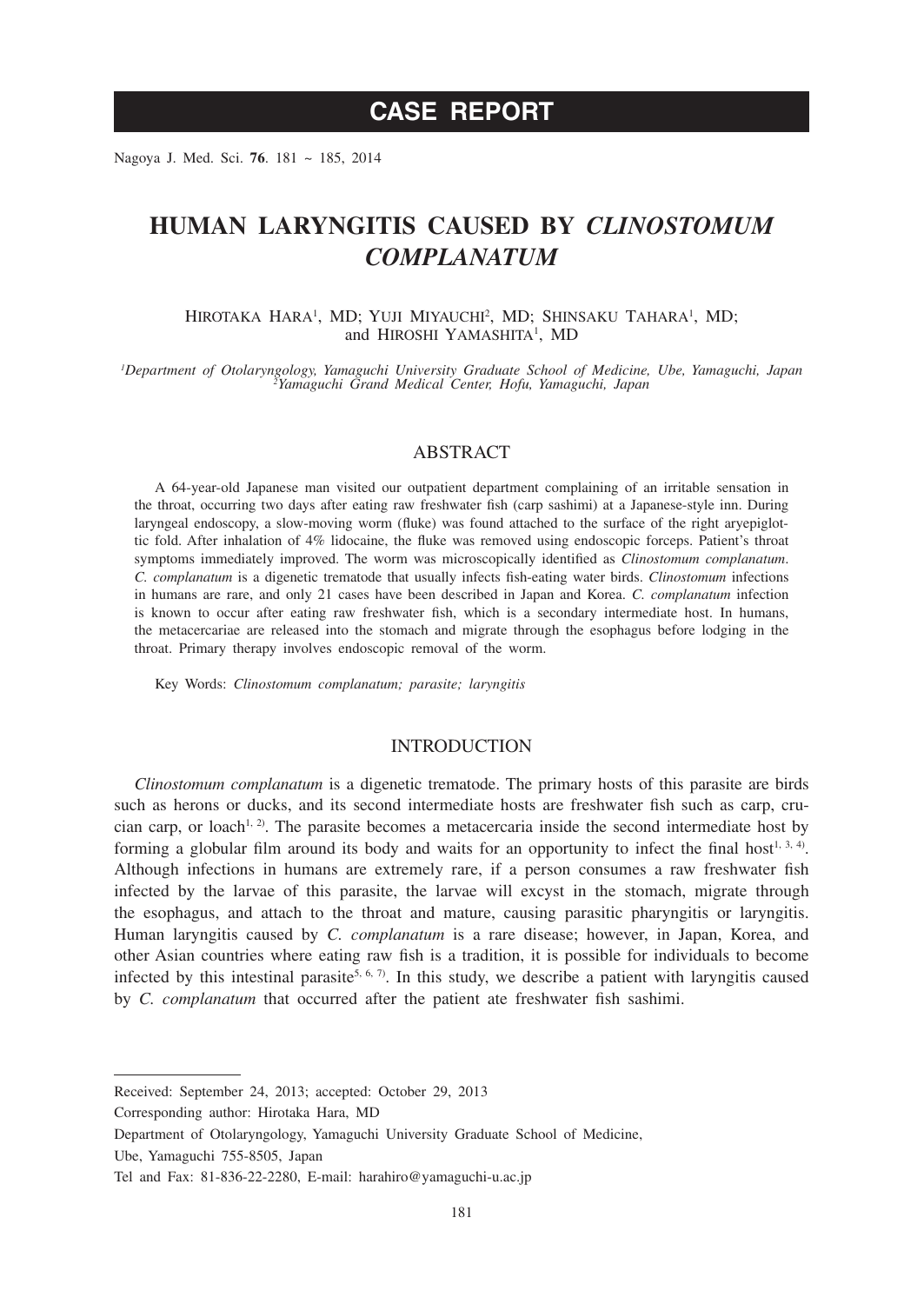## CASE REPORT

A 64-year-old Japanese man visited the outpatient's department of otolaryngology, Yamaguchi University Hospital, Ube, Japan. The patient complained of suddenly developed violent cough and irritable sensation in the throat. He also experienced intermittent throat soreness. His symptoms occurred two days after he had eaten raw carp sashimi for dinner at a Japanese-inn situated at a hot spring.

He exhibited no symptoms of hoarseness, dyspnea or swallowing disturbance. Furthermore, a blood test showed no increase in white blood cell count or C-reactive protein level, and a differential white blood cell count showed no eosinophilia. A fiberoptic examination of the larynx revealed no clear signs of inflammation, such as redness or swelling of the pharynx or larynx. However, there was a foreign object attached to the surface of the right aryepiglottic fold that moved slowly during observation (Figure 1). Considering that the patient had consumed raw carp and that the shape of the object resembled a fluke when more closely observed, the probable diagnosis was infection by a parasitic fluke.

After explaining the procedure to the patient and obtaining his consent, an endoscopic removal of the fluke was performed under local anesthesia because he did not have a strong gag reflex. To stop the parasite moving and to make the removal easier, 1 ml of 4% lidocaine via inhalation was administered to the patient; with the patient in the right lateral decubitus position, a parasite of approximately 6-mm length was removed using biopsy forceps with a laryngeal endoscopy. The parasite was almost completely motionless during removal because of the effects of the lidocaine. Removal was easy because the parasite was not strongly attached to the mucosa, too. The patient's throat discomfort disappeared almost immediately after the parasite was removed.

The patient was consulted and visited the Gastroenterology department of our hospital for an upper gastrointestinal endoscopy to confirm that there were no residual parasites in the esophagus or stomach, and his treatment was completed.

The overall length of the parasite was approximately 6 mm (Figure 2). Microscopic findings showed that the frontal end consisted of an oral sucker with a ventral sucker slightly caudal to it. There were black ovaries on both sides of the body, which was identified as the digenetic trematode *C. complanatum*.

## **DISCUSSION**

The frequency of parasitic infections in humans is decreasing because of changes in lifestyle and environments where food is cultivated. For example, roundworm infections spread because of the agricultural use of human waste, but their incidence has been greatly reduced with the widespread use of chemical fertilizers. Similarly, in Japan, improvements in sanitation have decreased the incidence of parasitic diseases, such as tapeworms and pinworms. Sometimes overseas travelers carry parasitic diseases such as malaria.

However, infections from parasites in food are still observed in areas where people consume raw meat or fish. People in Japan, Korea, and other Asian countries have consumed raw fish for long. One traditional dish is sashimi and slices of raw fish that are now consumed all over the world as typical Japanese food such as sushi. Sashimi prepared from fresh marine fish can be safely consumed, but not completely safe, because parasite such as Anisakis can infect human, and other bacteria or virus also can cause gastroenteritis. However, wild fish that live in brackish water or fresh water may be infected with parasites; thus, they are inappropriate to be consumed as sashimi.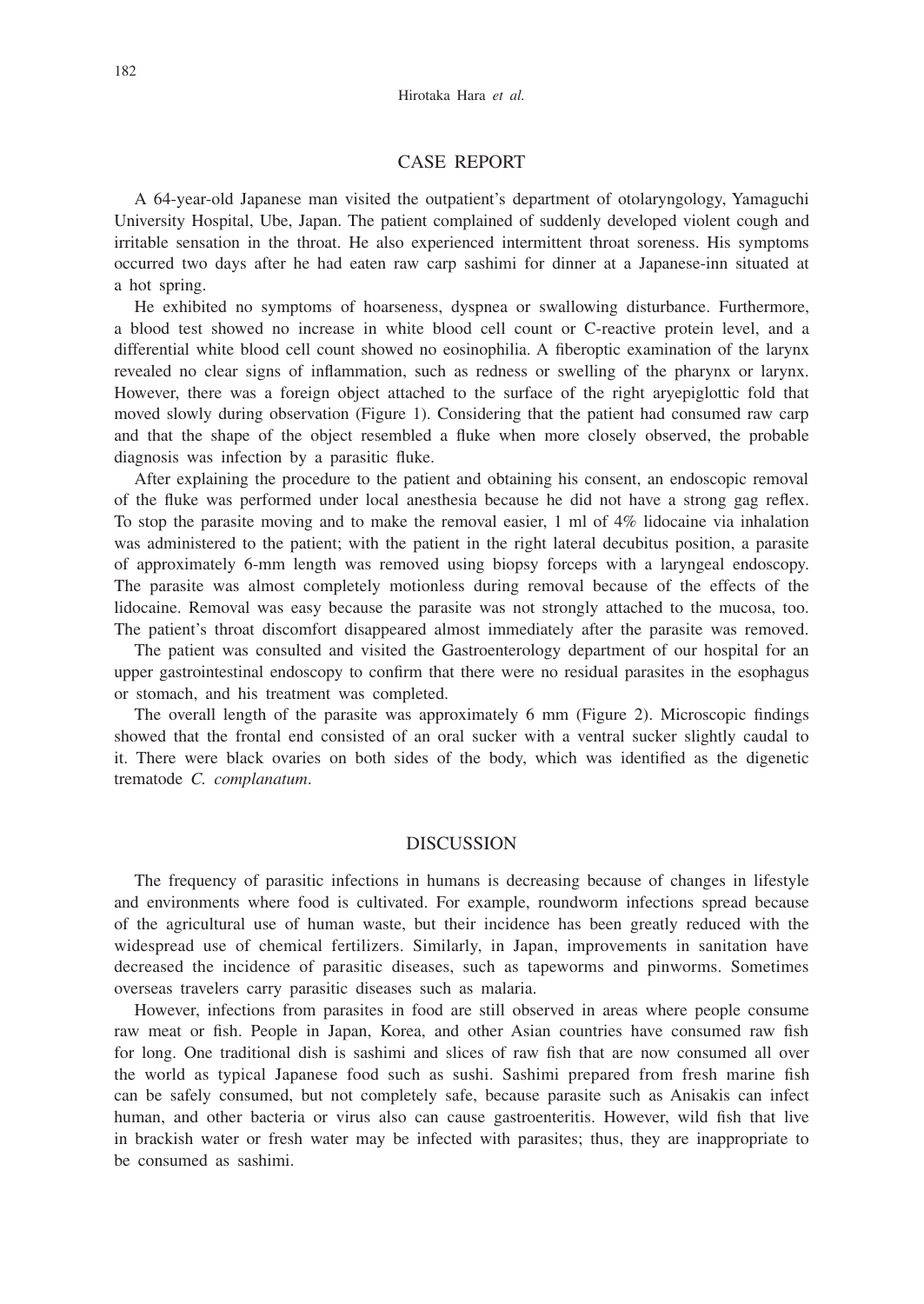

**Fig. 1** Endoscopic findings of *Clinostomum complanatum infection* A slow-moving worm attached to the surface of the larynx (arrow).



**Fig. 2** Gross image of *Clinostomum complanatum* (6.0 mm in length) There were black ovaries on both sides of the body. OS: oral sucker, VS: ventral sucker, OV: ovary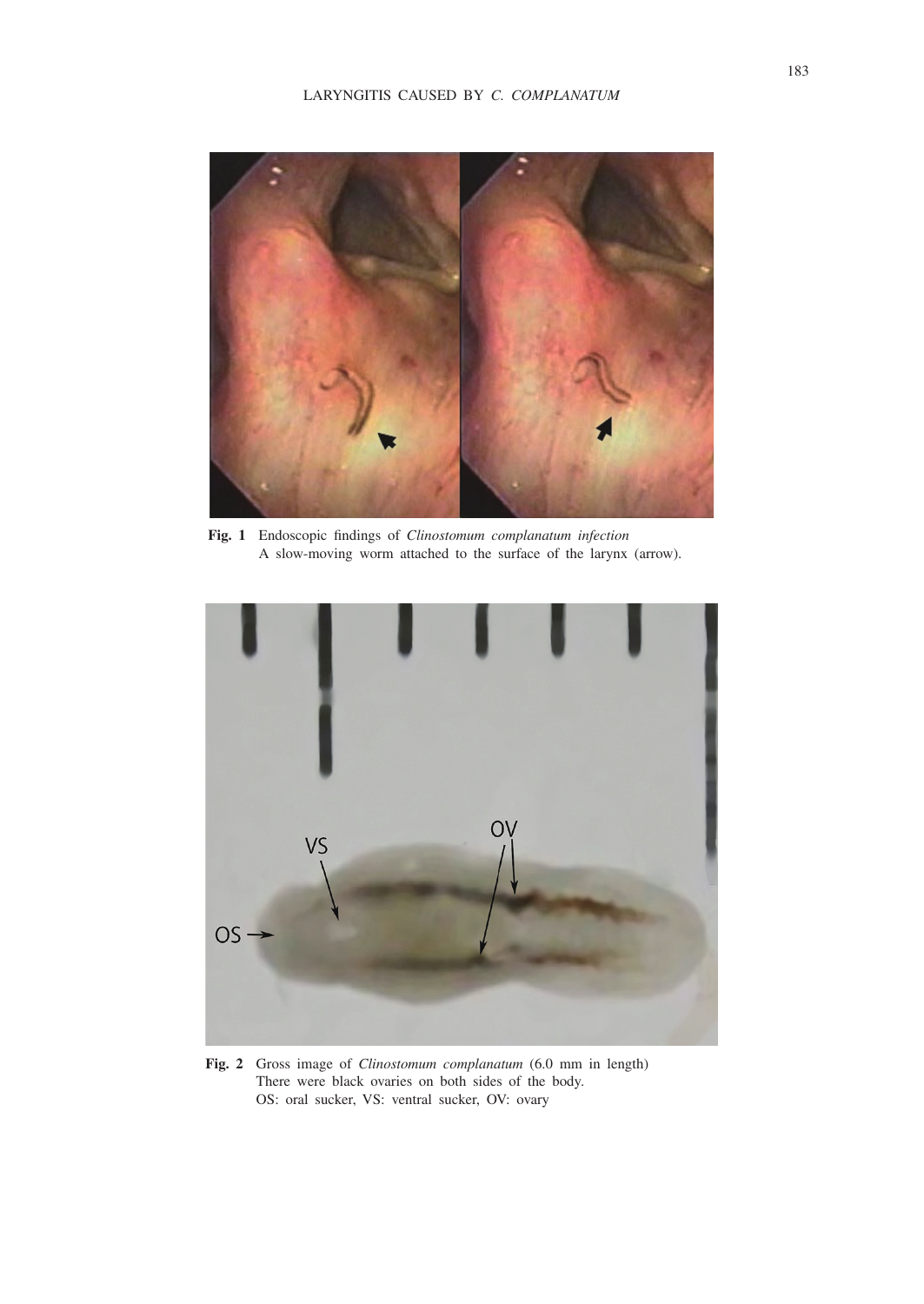| Case<br>No.    | Age | <b>Sex</b> | Address   | Site of infection        | Symptoms                                        | Author(s)               |
|----------------|-----|------------|-----------|--------------------------|-------------------------------------------------|-------------------------|
| 1              | 22  | F          | Osaka     | Pharynx                  | Unknown                                         | Yamashita (1938)        |
| 2              | 38  | F          | Toyama    | Pharynx                  | Throat pain globus sensation                    | Hori (1942)             |
| 3              | 30  | F          | Shimane   | Larynx (arytenoid)       | globus sensation                                | Kamo et al. (1962)      |
| $\overline{4}$ | 34  | F          | Nagasaki  | Pharynx                  | globus sensation swallowing pain                | Sakaguchi et al. (1966) |
| 5              | 53  | F          | Gifu      | Pharynx (posterior wall) | globus sensation                                | Sano et al. (1980)      |
| 6              | 31  | F          | Aichi     | Pharynx~lower airway     | Cough Hemosputum throat pain<br>low grade fever | Kumada et al. (1983)    |
| $\tau$         | 35  | F          | Kumamoto  | Pharynx (posterior wall) | globus sensation                                | Hirai et al. (1987)     |
| 8              | 57  | F          | Shiga     | Pharynx (posterior wall) | globus sensation swallowing pain                | Furukawa et al. (1987)  |
| 9              | 15  | F          | Shimane   | Pharynx                  | globus sensation                                | Yamane et al. (1990)    |
| 10             | 54  | F          | Saga      | Larynx (arytenoid)       | globus sensation                                | Umezaki et al. (1990)   |
| 11             | 70  | F          | Akita     | Pharynx                  | Throat pain                                     | Yoshimura et al. (1991) |
| 12             | 68  | F          | Shimane   | Pharynx (posterior wall) | globus sensation                                | Isobe et al. (1993)     |
| 13             | 37  | F          | Saga      | Pharynx                  | globus sensation                                | Kifune et al. (1994)    |
| 14             | 40  | F          | Saga      | Pharynx                  | Throat pain                                     | Kifune et al. (1994)    |
| 15             | 27  | F          | Shimane   | Pharynx (posterior wall) | globus sensation                                | Maejima et al. (1996)   |
| 16             | 27  | F          | Hiroshima | Unknown                  | globus sensation                                | Shirai et al. (1998)    |
| 17             | 20  | F          | Yamaguchi | Larynx (arytenoid)       | globus sensation                                | Kifune et al. (2000)    |
| 18             | 27  | M          | Saga      | Larynx (arytenoid)       | Throat pain globus sensation                    | Kakizoe et al. (2004)   |
| 19             | 64  | M          | Yamaguchi | Larynx (arytenoid)       | globus sensation                                | Present record          |

**Table 1** A list of human cases of *Clinostomum infection* in Japan.

Sashimi made from carp, a freshwater fish, is a traditional dinner item that is sometimes served at Japanese-style hot spring inns near lakes or streams. Currently, only carp farmed in spring water that cannot be infected by parasites are used to make sashimi because cooking wild carp is an issue. To consume the wild fresh-water fish without heating it, it would normally have to be frozen for 24 h at −20°C (−4°F) in order to kill the parasites. As far as we searched previous reports extensively, this case constitutes the 19th documented case of *Clinostomum* infection in Japan (Table 1). There are many reports from western Japan, and the infection is prevalent in areas along the Sea of Japan<sup>7</sup>. Interestingly, there have also been two recent reports from Korea<sup>6, 8)</sup>. Sites of parasitic infection include the pharynx, arytenoid region, posterior oropharyngeal wall, and lateral lymphatic band. Typically, the only symptom is throat discomfort. However, some case reports also mention a sore throat or swallowing pain, while others report bloody phlegm and fever<sup>9)</sup>.

A diagnosis is easily made by finding the parasite. If the patient has consumed raw freshwater fish, the physician can search for a parasite while carefully inspecting the symptomatic area.

There is no effective antiparasitic drug, which makes mechanical removal necessary. Reported methods of removal include endoscopic removal under local anesthesia and removal using a direct laryngoscope under general anesthesia. The alleged reason for choosing to remove the parasite under general anesthesia is to ensure a proper grip on the fluke<sup>9, 10</sup>, but the fluke can almost be completely removed under local anesthesia<sup>7, 8)</sup>. In our case, the patient's gag reflex was not strong; therefore, we had performed the endoscopic removal of the fluke under local anesthesia. If a direct laryngoscope was required to remove the fluke, the position of the laryngoscope should be changed in case the fluke moved, which would probably make the procedure more complicated. In contrast, with an endoscope, even if the fluke moves the endoscope can easily bend and follow it.